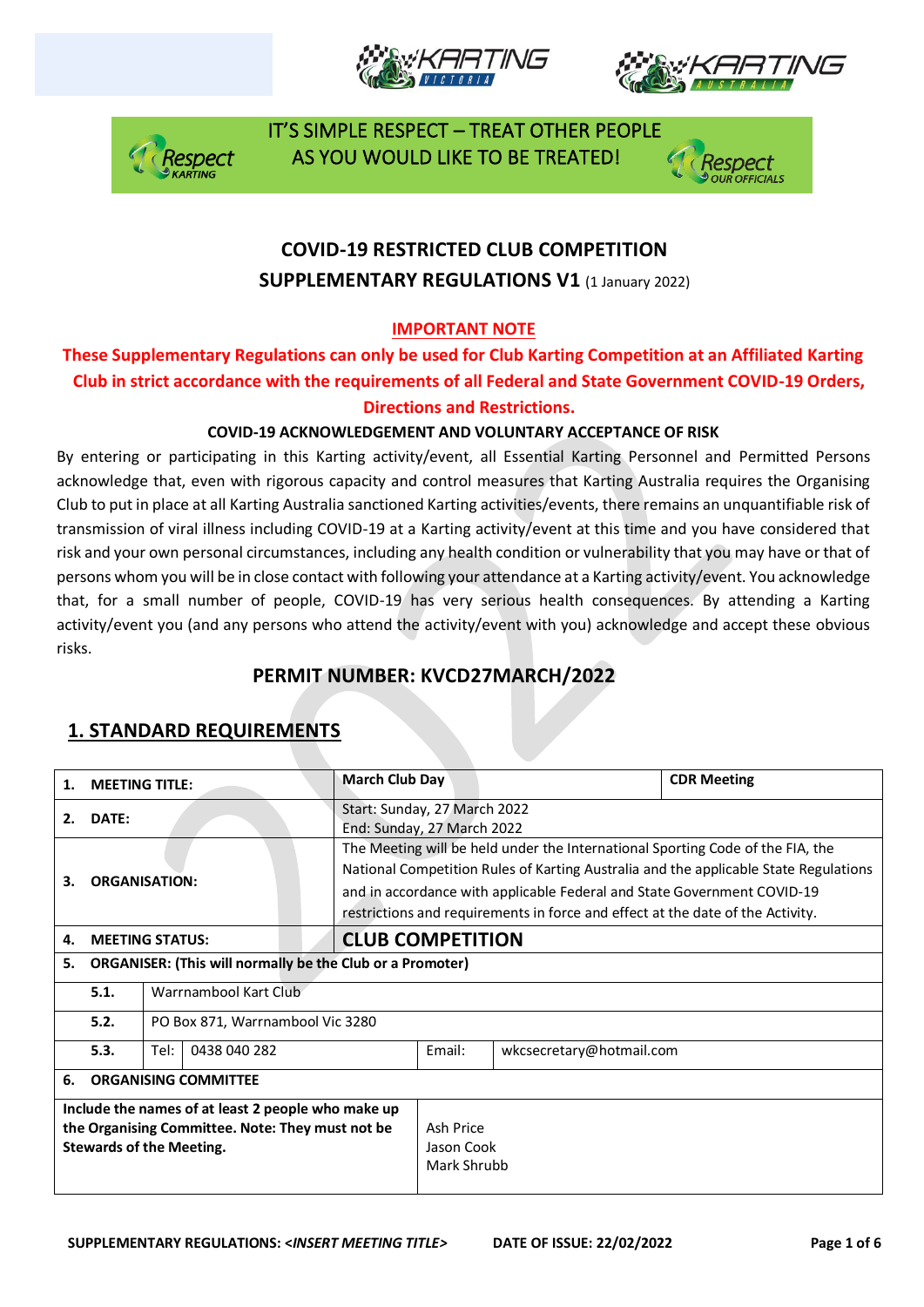







| ESSENTIAL OFFICIALS (Ref: General Rules Chapter 7 Rule 4 - "Essential Officials")<br>7.                                                                  |                                             |  |  |  |  |
|----------------------------------------------------------------------------------------------------------------------------------------------------------|---------------------------------------------|--|--|--|--|
| <b>Stewards of The Meeting</b><br>Note: Chief Steward Must be Grade 3 or Higher                                                                          | Russell White (Chief Steward)               |  |  |  |  |
| Clerk of the Course                                                                                                                                      | Jason Cook                                  |  |  |  |  |
| Note: Up to 35 Entries May be Grade 4 or Higher. More than 35 Entries* Must be Grade 3 or Higher<br>* See General Rules Chapter 7 Rule 4 Guidance Note 2 |                                             |  |  |  |  |
| Chief Scrutineer: May be Grade 4 or Higher                                                                                                               | <b>Ron Shiells</b>                          |  |  |  |  |
| Chief Timekeeper:                                                                                                                                        | Sheron Cook                                 |  |  |  |  |
| <b>Emergency and Medical Services:</b>                                                                                                                   | Sam Newbury                                 |  |  |  |  |
| <b>OTHER OFFICIALS</b><br>8.                                                                                                                             |                                             |  |  |  |  |
| <b>Assistant Clerk Of The Course:</b>                                                                                                                    | Michael Burton<br><insert name=""></insert> |  |  |  |  |
| Starter                                                                                                                                                  | <b>Ron Shiells</b>                          |  |  |  |  |
| <b>Scales Marshal</b>                                                                                                                                    | Jason Cook                                  |  |  |  |  |
| <b>Grid Marshal</b>                                                                                                                                      | Evan Crilly                                 |  |  |  |  |
| Secretary of the Meeting                                                                                                                                 | <b>Michael Burton</b>                       |  |  |  |  |
| Timekeeper                                                                                                                                               | Sheron Cook                                 |  |  |  |  |
| <b>CIRCUIT DETAILS</b><br>9.                                                                                                                             |                                             |  |  |  |  |
| <b>Circuit Name:</b>                                                                                                                                     | Warrnambool Kart Club                       |  |  |  |  |
| <b>Circuit Address:</b>                                                                                                                                  | 162 Buckley's Road Allansford               |  |  |  |  |
| <b>Track Length:</b>                                                                                                                                     | 745 Metres                                  |  |  |  |  |
| <b>Direction Of Racing:</b>                                                                                                                              | Anti Clockwise                              |  |  |  |  |
| <b>Track Density:</b>                                                                                                                                    | 32                                          |  |  |  |  |
| <b>Notice Board:</b>                                                                                                                                     | 1-Inside Canteen                            |  |  |  |  |
|                                                                                                                                                          | 2 - Outside Scale Shed                      |  |  |  |  |
| <b>Stewards Office:</b>                                                                                                                                  | Judges box                                  |  |  |  |  |
| <b>Mechanical Breakdown Lane:</b>                                                                                                                        | Will Not Be in use at this Meeting.         |  |  |  |  |
| Parc Fermé:                                                                                                                                              | Between track and pits                      |  |  |  |  |

### **2. ADMINISTRATION**

| Anyone that holds a KA karting licence may compete at club events                                  |  |  |  |  |
|----------------------------------------------------------------------------------------------------|--|--|--|--|
| The Club must maintain a register of all permitted persons who enter the Circuit for the<br>Event. |  |  |  |  |
| The number of entries in the Event is strictly limited by Government Directions/Orders.            |  |  |  |  |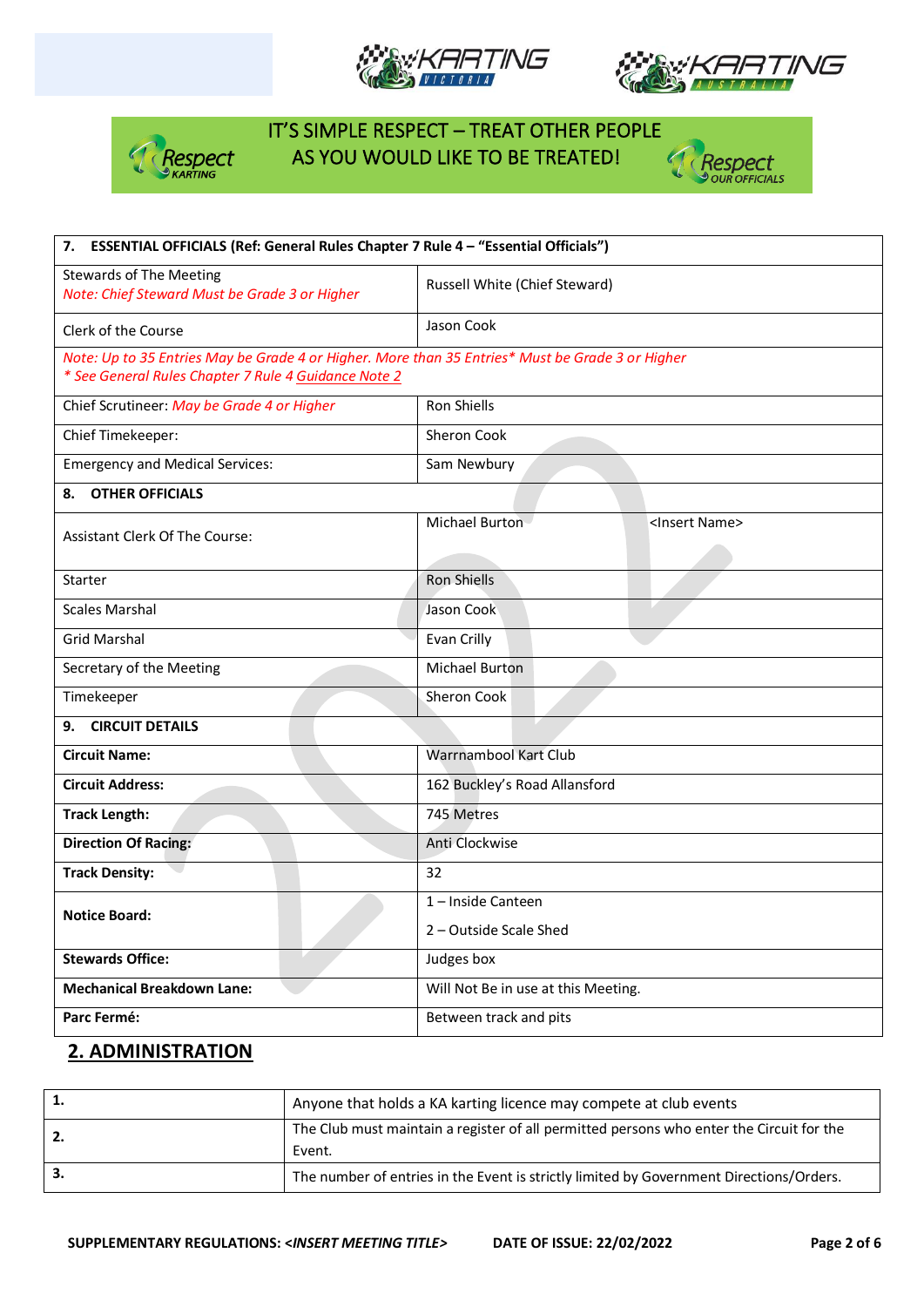







|                                                                                                                  |                          | Pre-entry for the Event is essential. There will be NO ENTRIES ACCEPTED ON THE DAY.        |            |                                                                                                                          |  |  |  |  |
|------------------------------------------------------------------------------------------------------------------|--------------------------|--------------------------------------------------------------------------------------------|------------|--------------------------------------------------------------------------------------------------------------------------|--|--|--|--|
|                                                                                                                  |                          | The Competition Groups listed below are permitted to compete at this Meeting.              |            |                                                                                                                          |  |  |  |  |
| <b>COMPETITION GROUPS</b>                                                                                        |                          | Competition Group names as listed in the 2022 Australian Karting Manual Competition        |            |                                                                                                                          |  |  |  |  |
|                                                                                                                  |                          | Rules Chapter 5 Rule 7 must be used.                                                       |            |                                                                                                                          |  |  |  |  |
|                                                                                                                  |                          |                                                                                            |            | See the Important Notes for Clubs About 4SS Racing (Class Rules, Chapter 20)                                             |  |  |  |  |
| <b>Competition Group</b>                                                                                         |                          | <b>Eligible Classes for each Competition Group</b>                                         |            |                                                                                                                          |  |  |  |  |
| Cadet                                                                                                            | Cadet 9                  | Cadet 12                                                                                   | Cadet 4SS  | <b>NOTE: Cadet 9 and Cadet 4SS MUST be</b><br>arranged behind Cadet 12.                                                  |  |  |  |  |
| <b>Junior (Lower Performance)</b>                                                                                | KA4                      | 4SS Junior                                                                                 | Yamaha     |                                                                                                                          |  |  |  |  |
| <b>Junior (Higher Performance)</b>                                                                               | KA3                      | KA <sub>2</sub>                                                                            | Junior Max | Junior Performance                                                                                                       |  |  |  |  |
| <b>Senior 4 Stroke</b>                                                                                           | 4SS Senior               | 4SS<br>Supermaxx                                                                           |            |                                                                                                                          |  |  |  |  |
| <b>Senior (Lower Performance)</b>                                                                                | KA4                      | KA3                                                                                        | Yamaha     | TaG 125 Restricted                                                                                                       |  |  |  |  |
| <b>Senior TaG</b>                                                                                                | <b>TaG 125</b>           | X30                                                                                        |            |                                                                                                                          |  |  |  |  |
| <b>Open Performance</b>                                                                                          | KZ <sub>2</sub>          | DD <sub>2</sub>                                                                            | Gearbox    | Open Performance                                                                                                         |  |  |  |  |
| (2) groups.                                                                                                      |                          |                                                                                            |            | Should any Competition Group reach 80% of the Track Density, the Classes in that Competition Group may be split into two |  |  |  |  |
| 5. ENTRIES                                                                                                       |                          |                                                                                            |            |                                                                                                                          |  |  |  |  |
| 2.1 ENTRIES OPEN:                                                                                                | 11:59 28/02/2022         |                                                                                            |            |                                                                                                                          |  |  |  |  |
| 2.2 ENTRIES CLOSE:                                                                                               | <b>ENTRIES ACCEPTED.</b> | A minimum of one (1) day prior to the commencement of the Meeting 11:59 25/03/2022 NO LATE |            |                                                                                                                          |  |  |  |  |
| 2.4 ENTRIES CLOSE:<br>11:59 25/03/2022                                                                           |                          |                                                                                            |            |                                                                                                                          |  |  |  |  |
| 6. ENTRY FEE                                                                                                     |                          |                                                                                            |            |                                                                                                                          |  |  |  |  |
| 3.1 The Entry Fee for each Competition Group at this Meeting including GST including the TDF levy is as follows: |                          |                                                                                            |            |                                                                                                                          |  |  |  |  |
| <b>Competition Group Name</b>                                                                                    |                          | <b>Entry Fee</b>                                                                           |            |                                                                                                                          |  |  |  |  |
| All Groups                                                                                                       |                          | \$25                                                                                       |            |                                                                                                                          |  |  |  |  |
| <b>ENTRY PROCEDURE</b><br>7.                                                                                     |                          |                                                                                            |            |                                                                                                                          |  |  |  |  |
| 4.1 Each Entry for this Meeting must be made using the CMS as follows:                                           |                          |                                                                                            |            |                                                                                                                          |  |  |  |  |
| Log on to your driver information via http://www.karting.net.au/                                                 |                          |                                                                                            |            |                                                                                                                          |  |  |  |  |
| Click on the licence and entries icon (top centre of the screen)<br>٠                                            |                          |                                                                                            |            |                                                                                                                          |  |  |  |  |
| Click on the "Enter a Race Meeting" icon                                                                         |                          |                                                                                            |            |                                                                                                                          |  |  |  |  |
| Enter your log on details                                                                                        |                          |                                                                                            |            |                                                                                                                          |  |  |  |  |
| Under 'My Details' functions, choose 'Pre Enter Race Meeting'                                                    |                          |                                                                                            |            |                                                                                                                          |  |  |  |  |
| Choose the State in which the Meeting is being held                                                              |                          |                                                                                            |            |                                                                                                                          |  |  |  |  |
| Choose the Club who is the Organiser of the Meeting                                                              |                          |                                                                                            |            |                                                                                                                          |  |  |  |  |
| 4.2 Payment of the Entry Fee can be made as follows:                                                             |                          |                                                                                            |            |                                                                                                                          |  |  |  |  |
| Credit card Payments can be made via CMS using SecurePay ONLY                                                    |                          |                                                                                            |            |                                                                                                                          |  |  |  |  |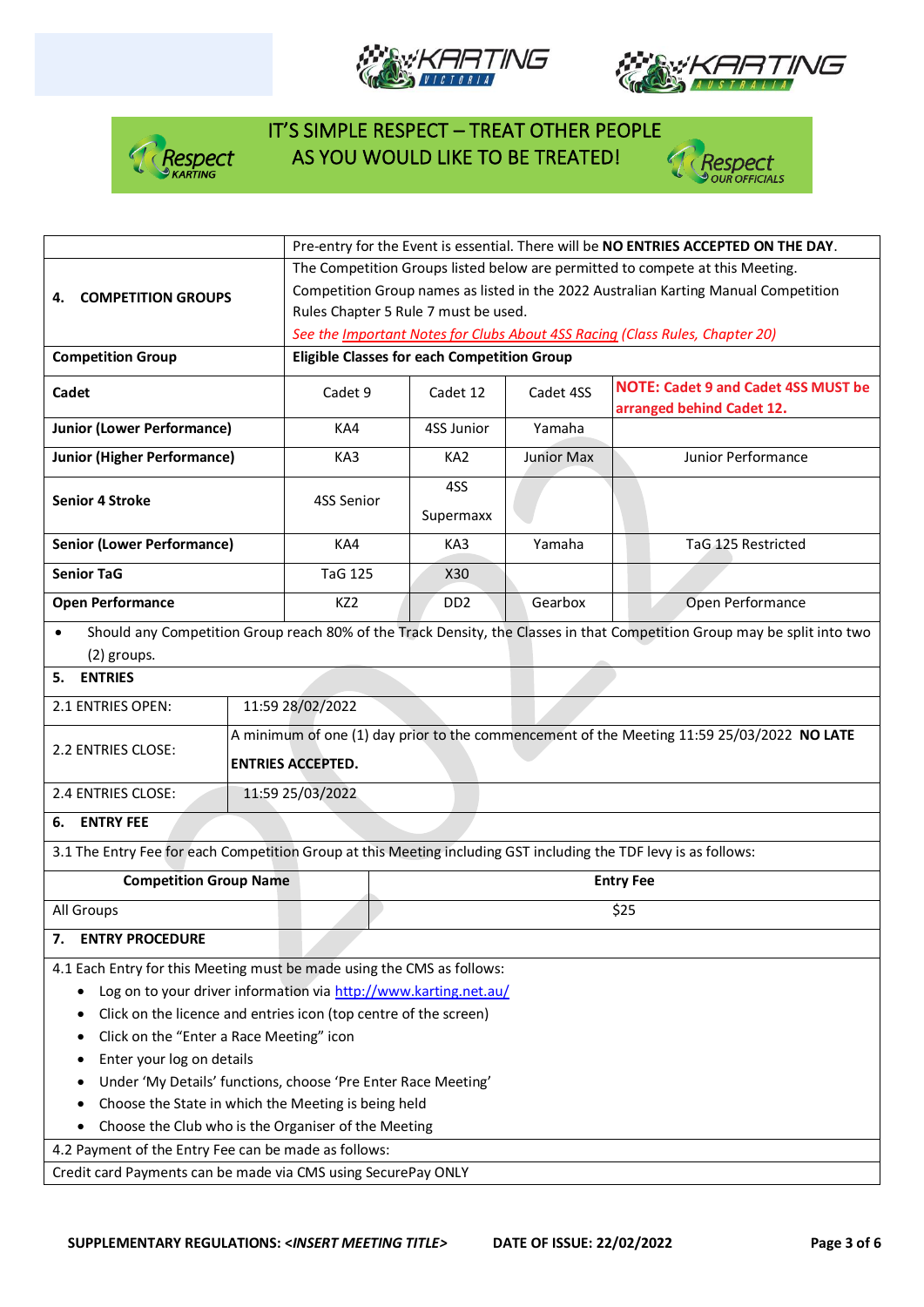







#### **8. MINIMUM ENTRIES**

5.1 6 is the minimum number of pre-entries which must be received for each Competition Group.

5.2 If insufficient entries are received for a Competition Group to form in its own right, the Competition Group must be consolidated in accordance with the Competition Rules Chapter 1 – Rule 9.

#### **9. BRING A MATE SESSION**

6.1 A "Bring a Mate" session Will Not be conducted at this Meeting.

#### **10. TEAMS COMPETITION**

7.1 Teams Competition Will Not be conducted at this Meeting.

## **3. SPECIFIC COVID-19 RESTRICTION AND MITIGATION REQUIREMENTS**

**COVIDSafe ACTION PLAN** (When required at law) The Club has completed a COVIDSafe Action Plan and submitted it to the relevant State Government Department.All actions identified as being required to be done to create a COVIDSafe Event and Club facility must be carried out prior to and during the Event. **1. PERMITTED AND NON-PERMITTED PERSONS 1.1. No person who has symptoms consistent with COVID-19 (this includes any fever, respiratory symptoms, shortness of breath, sore throat, cough, lack of smell or fatigue) is permitted to attend the Circuit or participate in the Event. 1.2. Any person who starts to feel unwell or to exhibit symptoms of COVID-19 during the Event must immediately avoid contact with all persons at the Circuit and MUST IMMEDIATELY LEAVE the Circuit. 2.** Note – The number chosen in 2.1 must not exceed the maximum number of people permitted to gather under State Public Health Authority Orders/Directions/Regulations. **SOCIAL DISTANCING AND DENSITY REQUIRMENTS 2.1.** Essential Karting Personnel and Permitted Persons are not permitted to gather in groups greater than Choose a number while in attendance at the Event. (Delete if no limit on Group size by the State Government required) **2.2.** Government prescribed Social Distancing measures must always be observed. **2.3.** The use by Permitted Persons of any indoor facilities is strictly limited by the Density Quotient of the room as included in the Club's COVIDSafe Action Plan. **2.4.** Food service provided at the Event must fully comply with all State Public Health Authority Orders/Directions/Regulations. • Hand Hygiene must be available at all food service outlets. • Regular cleaning in accordance with the Club's COVIDSafe Action Plan MUST be carried out throughout the Event. **3. Check In Requirements 3.1 All Attendees MUST complete and submit the Karting Australia COVID-19 Declaration, or the compulsory State Government issued QR Code Check-In** *(delete which is not relevant)* **upon arrival at the venue if required by the State or Federal Government. 4. HYGIENE FACILITIES - TOILET/WASHROOM FACILITIES and HAND SANITISER 4.1** The Club is required to provide facilities to ensure general and sensible hygiene practices are maintained. **4.2** Toilet and washroom facilities at the Circuit must be open and available for use. **4.3** Washroom facilities must be properly equipped with liquid soap, running water and either air hand driers or paper towels.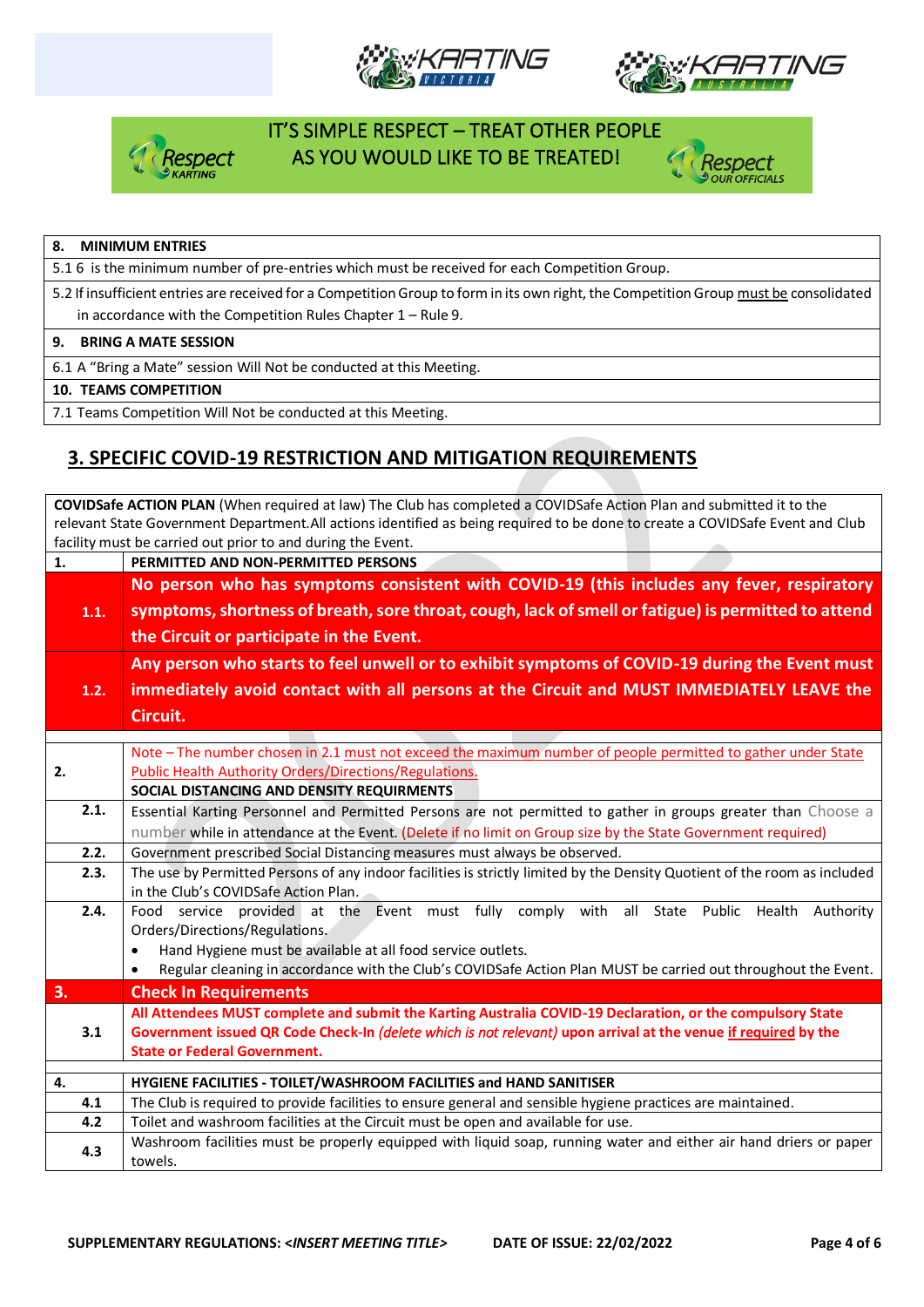







|     | The toilets and washroom facilities must be cleaned at least once during the day or as otherwise required in<br>accordance with the Club's COVIDSafe Action Plan                                                                                   |
|-----|----------------------------------------------------------------------------------------------------------------------------------------------------------------------------------------------------------------------------------------------------|
| 4.4 | It is strongly recommended that Essential Karting Personnel and Permitted Persons bring their own supply of hand<br>sanitiser for use in accordance with government recommendations in addition to hand sanitiser that is supplied by the<br>Club. |

## **4. COMPETITION**

| <b>FORMAT OF RACING - CLUB COMPETITION GROUPS</b><br>1. |                                                                                                                     |                                                                                                              |        |    |               |                   |                                                                                                  |
|---------------------------------------------------------|---------------------------------------------------------------------------------------------------------------------|--------------------------------------------------------------------------------------------------------------|--------|----|---------------|-------------------|--------------------------------------------------------------------------------------------------|
| 1.1                                                     | <b>Practice</b>                                                                                                     | 3 Practice session/s of 6 minutes will be held.                                                              |        |    |               |                   |                                                                                                  |
| 1.2                                                     | Qualifying                                                                                                          | There Will Not be Timed Qualifying at this Event.                                                            |        |    |               |                   |                                                                                                  |
|                                                         |                                                                                                                     |                                                                                                              |        |    |               |                   |                                                                                                  |
| 1.3                                                     | <b>Heats &amp; Final</b>                                                                                            |                                                                                                              |        |    |               |                   | The system of gridding will be in accordance with State Regulations - Club Competition Format 17 |
| <b>DISTANCES</b><br>2.                                  |                                                                                                                     |                                                                                                              |        |    |               |                   |                                                                                                  |
| Heat 1                                                  |                                                                                                                     | 10                                                                                                           | Heat 2 | 10 |               | Heat <sub>3</sub> | 10                                                                                               |
|                                                         |                                                                                                                     | Click here to                                                                                                |        |    |               |                   |                                                                                                  |
|                                                         |                                                                                                                     | enter text.                                                                                                  | Final  | 12 |               |                   |                                                                                                  |
| З.                                                      | <b>ACCESS TO CIRCUIT</b>                                                                                            |                                                                                                              |        |    |               |                   |                                                                                                  |
| 3.1                                                     |                                                                                                                     | Competitors will be permitted to enter the Circuit from 9am on 27/03/2022                                    |        |    |               |                   |                                                                                                  |
| 4.                                                      | <b>DRIVERS BRIEFING</b>                                                                                             |                                                                                                              |        |    |               |                   |                                                                                                  |
| 4.1                                                     |                                                                                                                     | Drivers Briefing notes will be advised in an electronic format OR over the PA system to all Competitors. Any |        |    |               |                   |                                                                                                  |
|                                                         | questions should be directed to the Chief Steward prior to the start of Competition.<br><b>SCRUTINEERING</b>        |                                                                                                              |        |    |               |                   |                                                                                                  |
| 5.                                                      |                                                                                                                     |                                                                                                              |        |    |               |                   |                                                                                                  |
| 5.1                                                     | All Competitors will be required to complete an electronic Scrutineering Form (Insert the link to the Scrutineering |                                                                                                              |        |    |               |                   |                                                                                                  |
|                                                         | Form provided by KA) via a URL provided to them by the Host Club.                                                   |                                                                                                              |        |    |               |                   |                                                                                                  |
| 5.2                                                     | This form will be submitted to the Race Secretary in an electronic format.                                          |                                                                                                              |        |    |               |                   |                                                                                                  |
| 6.                                                      | <b>FUEL</b>                                                                                                         |                                                                                                              |        |    |               |                   |                                                                                                  |
| 6.1                                                     | PULP and E10 PULP are the only fuels permitted to be used at this Meeting.                                          |                                                                                                              |        |    |               |                   |                                                                                                  |
| 6.2                                                     | Control Fuel Will Not be used at this Meeting.                                                                      |                                                                                                              |        |    |               |                   |                                                                                                  |
| <b>TIMETABLE</b><br>7.                                  |                                                                                                                     |                                                                                                              |        |    |               |                   |                                                                                                  |
| 7.1                                                     | Sunday 27/03/2022                                                                                                   |                                                                                                              |        |    |               |                   |                                                                                                  |
|                                                         | <b>TIME</b><br><b>ACTIVITY</b>                                                                                      |                                                                                                              |        |    |               |                   |                                                                                                  |
| a)                                                      |                                                                                                                     | 8:30am                                                                                                       |        |    | Gates open    |                   |                                                                                                  |
| b)                                                      |                                                                                                                     | <b>TBC</b>                                                                                                   |        |    | Canteen opens |                   |                                                                                                  |
| c)                                                      |                                                                                                                     | 9:00am                                                                                                       |        |    | Practice      |                   |                                                                                                  |